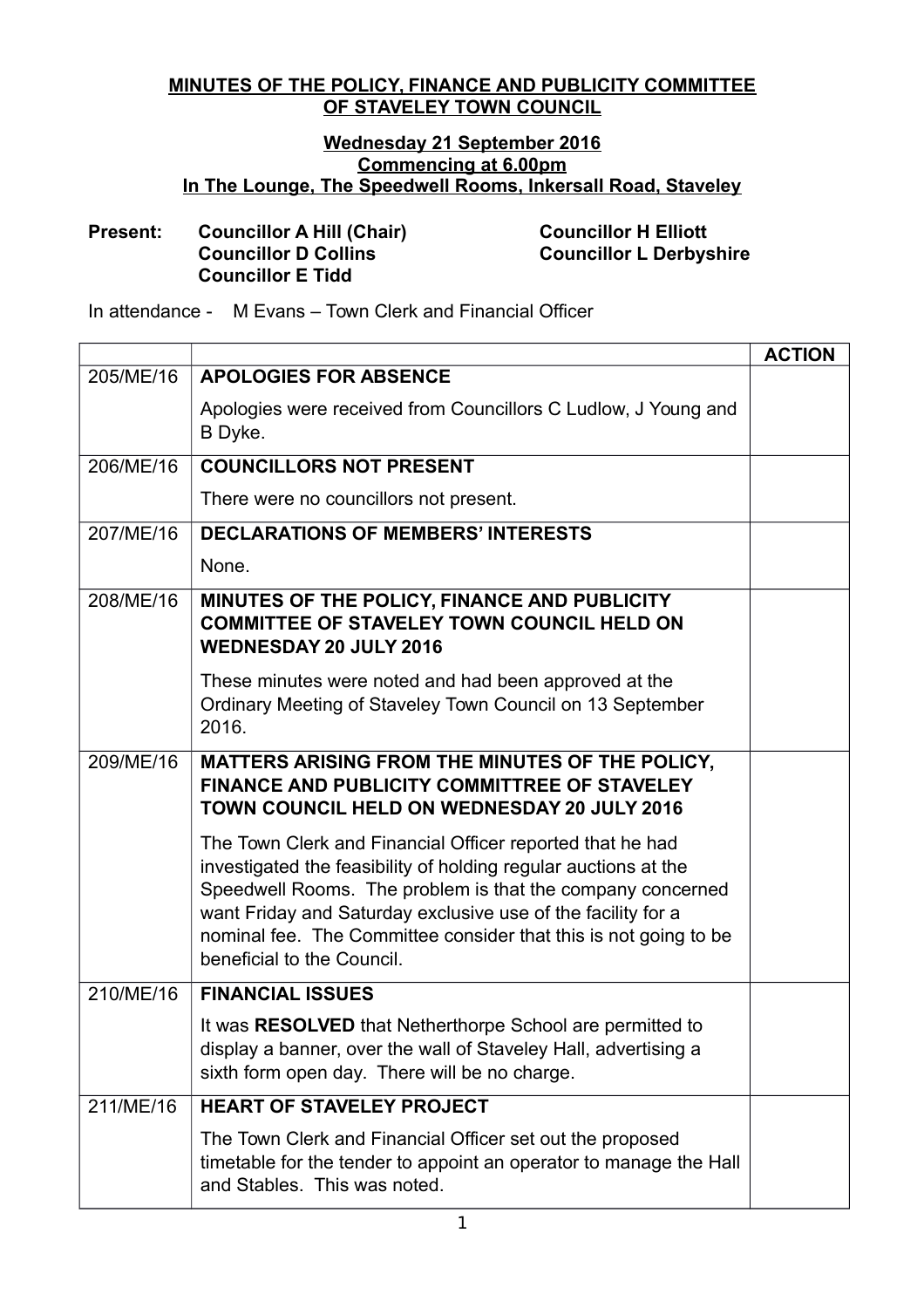|           | The Chair thanked the staff for their efforts in organising the open<br>day.                                                                                                                                                                                                                 |  |
|-----------|----------------------------------------------------------------------------------------------------------------------------------------------------------------------------------------------------------------------------------------------------------------------------------------------|--|
| 212/ME/16 | <b>HEALTH AND SAFETY</b>                                                                                                                                                                                                                                                                     |  |
|           | The Town Clerk and Financial Officer is to arrange for a risk<br>assessment to be carried out for inflating and deflating the air<br>hall.                                                                                                                                                   |  |
| 213/ME/16 | <b>APPLICATIONS FOR FINANCIAL ASSISTANCE</b>                                                                                                                                                                                                                                                 |  |
|           | It was <b>RESOLVED</b> that Section 137 grants be awarded to:                                                                                                                                                                                                                                |  |
|           | • Poolsbrook Bowling Club - £200<br>Derbyshire Police (diversionary activities at Poolsbrook) - £200<br>$\bullet$                                                                                                                                                                            |  |
| 214/ME/16 | <b>ALLOTMENTS</b>                                                                                                                                                                                                                                                                            |  |
|           | A discussion was held about Mastin Moor Community Garden.<br>The Town Clerk and Financial Officer is to check the status of the<br>ownership of the land and prepare the annual invoice.                                                                                                     |  |
| 215/ME/16 | <b>STAVELEY MARKETS</b>                                                                                                                                                                                                                                                                      |  |
|           | An advert has been placed in the Market Trader News for a late<br>October market and a Christmas market.                                                                                                                                                                                     |  |
| 216/ME/16 | <b>PERFORMANCE REPORTS</b>                                                                                                                                                                                                                                                                   |  |
|           | The two performance reports (Speedwell Rooms and Stables)<br>were noted.                                                                                                                                                                                                                     |  |
| 217/ME/16 | <b>COMMUNITY NOTICE BOARDS</b>                                                                                                                                                                                                                                                               |  |
|           | It was <b>RESOLVED</b> that:                                                                                                                                                                                                                                                                 |  |
|           | Staveley Town Council express interest in adopting all the<br>Chesterfield Borough Council public notice boards in the Staveley<br>area.                                                                                                                                                     |  |
|           | A definite bid is to be put in for the two in the vicinity of the Market<br>Place and an expression of interest in the other six.                                                                                                                                                            |  |
|           | <b>PART II - CONFIDENTIAL</b>                                                                                                                                                                                                                                                                |  |
|           | PUBLIC BODIES (ADMISSION TO MEETINGS ACT) 1960                                                                                                                                                                                                                                               |  |
|           | <b>RESOLVED – That in view of the fact that publicity would be</b><br>prejudicial to the public interest by reason of the<br>confidential nature of the following matters, the<br>public and representatives of the press be<br>excluded from this meeting during the discussion<br>thereof. |  |
| 218/ME/16 | <b>STAFFING ISSUES</b>                                                                                                                                                                                                                                                                       |  |
|           | <b>2016/17 Pay Award</b><br>It was RESOLVED that the manual employees of Staveley Town<br>Council progress to the third increment of their respective grades.                                                                                                                                |  |